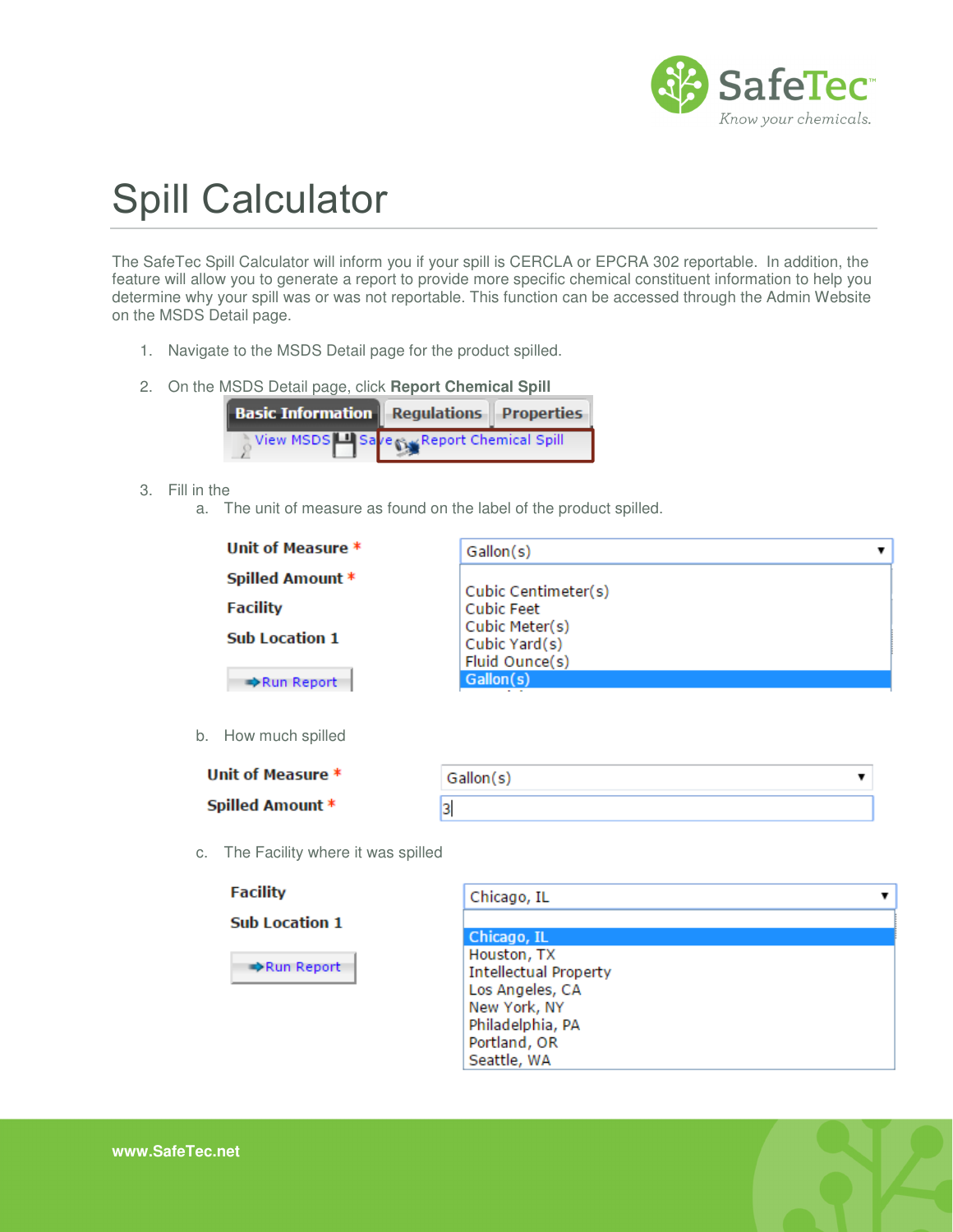

d. The Sub location where it was spilled



4. Click **Run Report** 

Run Report

5. You will be taken you to a page which provides a quick indication of whether the spill is reportable under CERCLA or EPCRA 302.

| <b>Lacquer Thinner</b>                                                                                                                                                                                                        |                |  |  |  |
|-------------------------------------------------------------------------------------------------------------------------------------------------------------------------------------------------------------------------------|----------------|--|--|--|
| <b>Spilled Amount</b>                                                                                                                                                                                                         | 3 Gallon(s)    |  |  |  |
| <b>Spilled Amount</b>                                                                                                                                                                                                         | 19,8709 Pounds |  |  |  |
| <b>CERCLA Reporting Not Required</b>                                                                                                                                                                                          |                |  |  |  |
| <b>How to Report a CERCLA Chemical Spill</b>                                                                                                                                                                                  |                |  |  |  |
| Report CERCLA Hazardous Chemical spills to the National Response Center (NRC) via the toll-free number (1-800-424-8802). Use the NRC's Online Fixed<br>Report as a guide for contacting the NRC.<br>NRC's Online Fixed Report |                |  |  |  |

## **EPCRA Reporting Not Required**

## **How to Report an EPCRA Chemical Spill**

Report EPCRA Hazardous Chemical spills to the state emergency response commission (SERC) or the local emergency planning committee (LEPC) for the<br>location where the incident occurred. Contact EPCRA to find out the appropri

6. Click on **Run Detailed Report** to obtain a report listing which ingredients need to be reported and the approximant spill amount of each ingredient. See Attached for example

**www.SafeTec.net**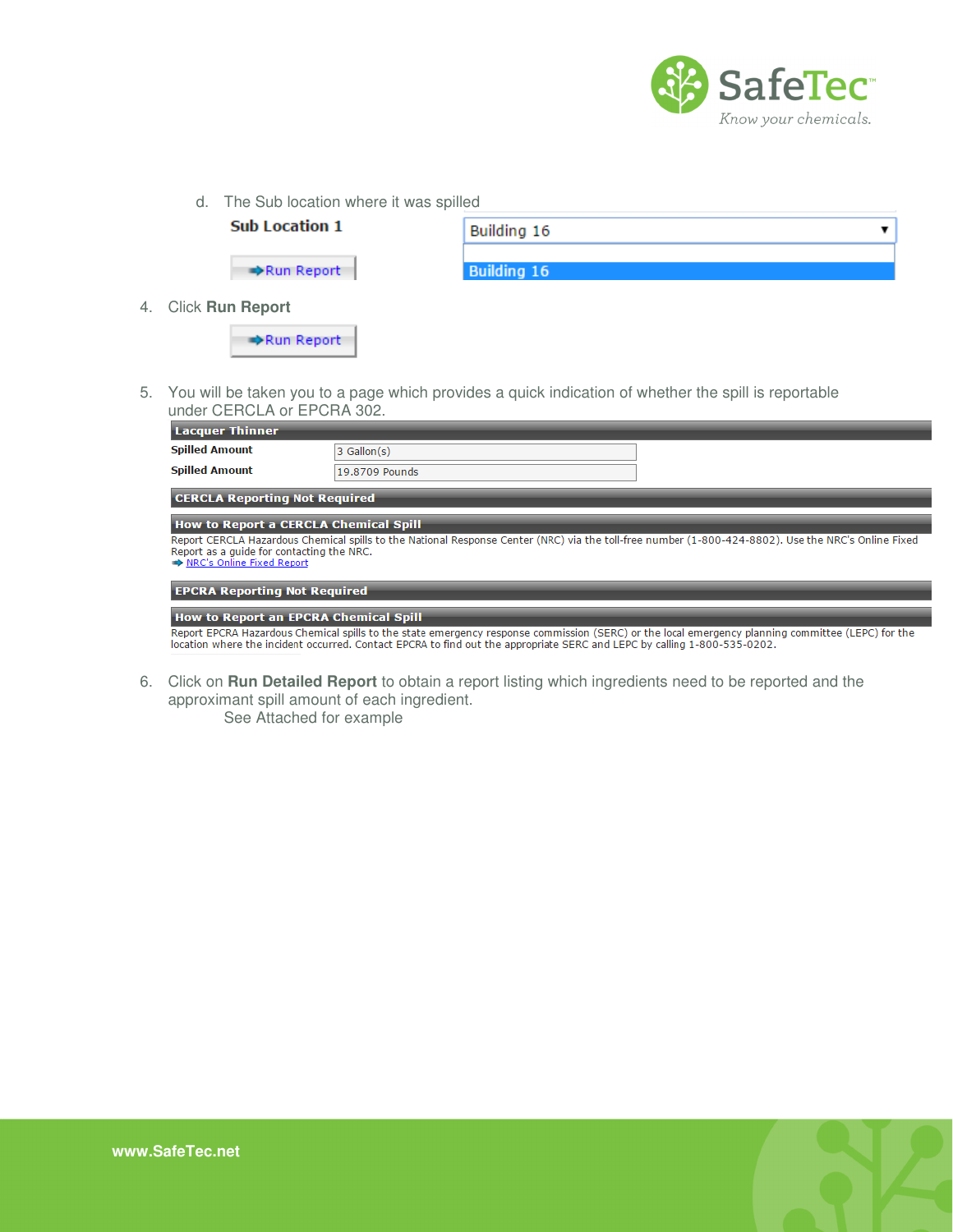## **Chemical Spill Report**

| <b>Product Name</b><br>Lacquer Thinner                |                          |    |                                                                     | <b>Manufacturer</b><br>W.M. Barr & Co. |                       |                |                                       |
|-------------------------------------------------------|--------------------------|----|---------------------------------------------------------------------|----------------------------------------|-----------------------|----------------|---------------------------------------|
| <b>CERCLA Reporting Required</b>                      |                          | No |                                                                     |                                        | <b>Spilled Amount</b> | 3 Gallon(s)    |                                       |
| <b>EPCRA Reporting Required</b>                       |                          | No |                                                                     | <b>Specific Gravity</b><br>0.7942      |                       | 19.8709 Pounds |                                       |
| $(555) 555-5555$                                      |                          |    | ** Clean Demo Site for Sales - DO NOT MODIFY WITHOUT PM Building 16 |                                        |                       |                |                                       |
| Chicago, IL                                           |                          |    | $\,$                                                                |                                        |                       |                |                                       |
| <b>CERCLA</b>                                         |                          |    |                                                                     |                                        |                       |                |                                       |
| <b>Chemical Name</b>                                  | Acetic Acid, Ethyl Ester |    |                                                                     |                                        | Max %                 |                | 13 %                                  |
| <b>CAS Number</b>                                     | 141-78-6                 |    |                                                                     |                                        | <b>Spilled Amount</b> |                | 2.58 Pounds                           |
| <b>Regulation</b><br><b>CERCLA</b>                    |                          |    | <b>Reportable Quantity</b><br>5,000.00 Pounds                       |                                        |                       |                | <b>Reporting Required</b><br>No       |
| <b>Chemical Name</b>                                  | Acetone                  |    |                                                                     |                                        | Max %                 |                | 30%                                   |
| <b>CAS Number</b>                                     | 67-64-1                  |    |                                                                     |                                        | <b>Spilled Amount</b> |                | 5.96 Pounds                           |
| <b>Regulation</b><br><b>CERCLA</b>                    |                          |    | <b>Reportable Quantity</b><br>5,000.00 Pounds                       |                                        |                       |                | <b>Reporting Required</b><br>No       |
| <b>Chemical Name</b>                                  | Methanol                 |    |                                                                     |                                        | Max %                 |                | 40 %                                  |
| <b>CAS Number</b>                                     | 67-56-1                  |    |                                                                     |                                        | <b>Spilled Amount</b> |                | 7.95 Pounds                           |
| <b>Regulation</b><br><b>CERCLA</b>                    |                          |    | <b>Reportable Quantity</b><br>5,000.00 Pounds                       |                                        |                       |                | <b>Reporting Required</b><br>No       |
| <b>Chemical Name</b>                                  | Toluene                  |    |                                                                     |                                        | Max %                 |                | 5 %                                   |
| <b>CAS Number</b>                                     | 108-88-3                 |    |                                                                     |                                        | <b>Spilled Amount</b> |                | 0.99 Pounds                           |
| <b>Regulation</b><br><b>CERCLA</b><br>Clean Water Act |                          |    | <b>Reportable Quantity</b><br>1,000.00 Pounds<br>1,000.00 Pounds    |                                        |                       |                | <b>Reporting Required</b><br>No<br>No |
| All Ingradiants                                       |                          |    |                                                                     |                                        |                       |                |                                       |

| All Ingredients |  |
|-----------------|--|
|                 |  |

| <b>Chemical Name</b> | Acetic Acid, Ethyl Ester | Max $%$               | $13 \%$     |
|----------------------|--------------------------|-----------------------|-------------|
| <b>CAS Number</b>    | $141 - 78 - 6$           | <b>Spilled Amount</b> | 2.58 Pounds |